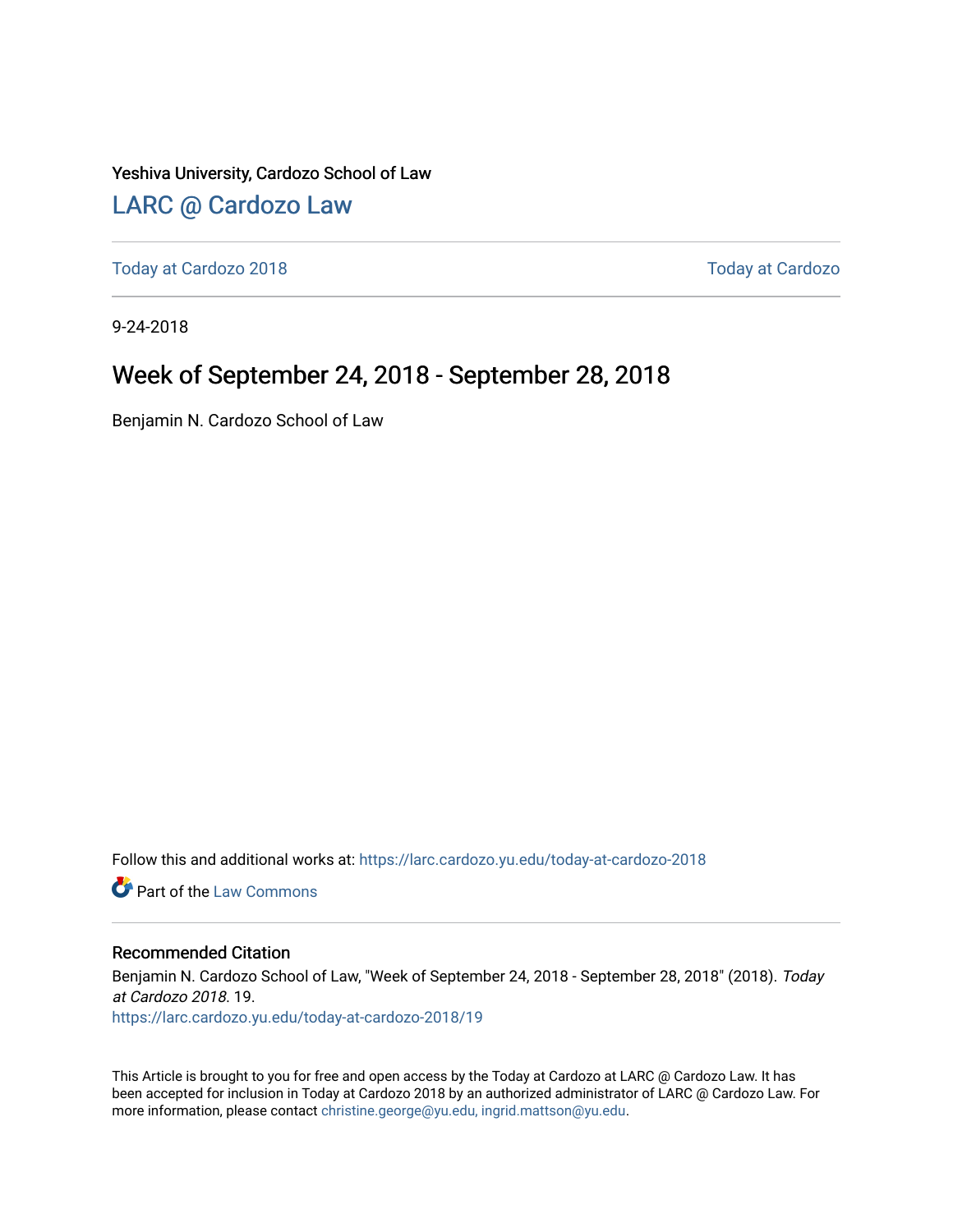## TODAY AT CARDOZO

### WEDNESDAY, SEPTEMBER 26, 2018

WE Legal Clinic

Professor Jeanne C. Curtis, Director of the Cardozo-Google Patent Diversity Project, will give a keynote speech on intellectual property and patents at the first WE Legal Clinic

> WEDNESDAY, SEPTEMBER 26, 2018 5:00 PM - 8:30 PM LOCATION CARDOZO SCHOOL OF LAW 55 FIFTH AVENUE JACOB BURNS MOOT COURT ROOM NEW YORK, NY 10003

**\_\_\_\_\_\_\_\_\_\_\_\_\_\_\_\_\_\_\_\_\_\_\_\_\_\_\_\_\_\_\_\_\_\_\_\_\_\_\_\_\_\_\_\_\_\_\_\_\_\_\_\_\_\_\_\_\_\_\_\_\_\_\_\_\_\_\_\_\_\_\_\_\_\_\_\_\_\_\_\_\_\_\_\_\_\_\_\_\_\_\_\_\_\_\_\_\_\_\_\_\_\_\_\_\_\_\_\_\_\_\_\_\_\_ Criminal Law Society, 1st General Body Meeting**

TODAY! Wednesday, September 26 @ 4 pm in Room 424 Come meet this year's CCLS board and discuss our exciting plans for the year! Food will be served.

**\_\_\_\_\_\_\_\_\_\_\_\_\_\_\_\_\_\_\_\_\_\_\_\_\_\_\_\_\_\_\_\_\_\_\_\_\_\_\_\_\_\_\_\_\_\_\_\_\_\_\_\_\_\_\_\_\_\_\_\_\_\_\_\_\_\_\_\_\_\_\_\_\_\_\_\_\_\_\_\_\_\_\_\_\_\_\_\_\_\_\_\_\_\_\_\_\_\_\_\_\_\_\_\_\_\_\_\_\_\_\_\_\_\_\_**

Join Jewish Law Students Association (JLSA) in conjunction with Chabad at Cardozo for Sushi in Sukkah!! Join us from 12:50-1:50 to grab some sushi and shake the lulav and etrog! The sukkah is next to the SBA office on the second floor.

## Upcoming Events and Announcements

Date: 9/27/18 @ 6:30pm Location: Room 206 Sponsoring SBA group: Cardozo Entertainment Law Society

\_\_\_\_\_\_\_\_\_\_\_\_\_\_\_\_\_\_\_\_\_\_\_\_\_\_\_\_\_\_\_\_\_\_\_\_\_\_\_\_\_\_\_\_\_\_\_\_\_\_\_\_\_\_\_\_\_\_\_\_\_\_\_\_\_\_\_\_\_\_\_\_\_\_\_\_\_\_\_\_\_\_\_\_\_\_\_\_\_\_\_\_\_\_\_\_\_\_\_\_\_\_\_\_\_\_\_\_\_\_\_\_\_\_\_\_\_\_\_\_\_\_\_\_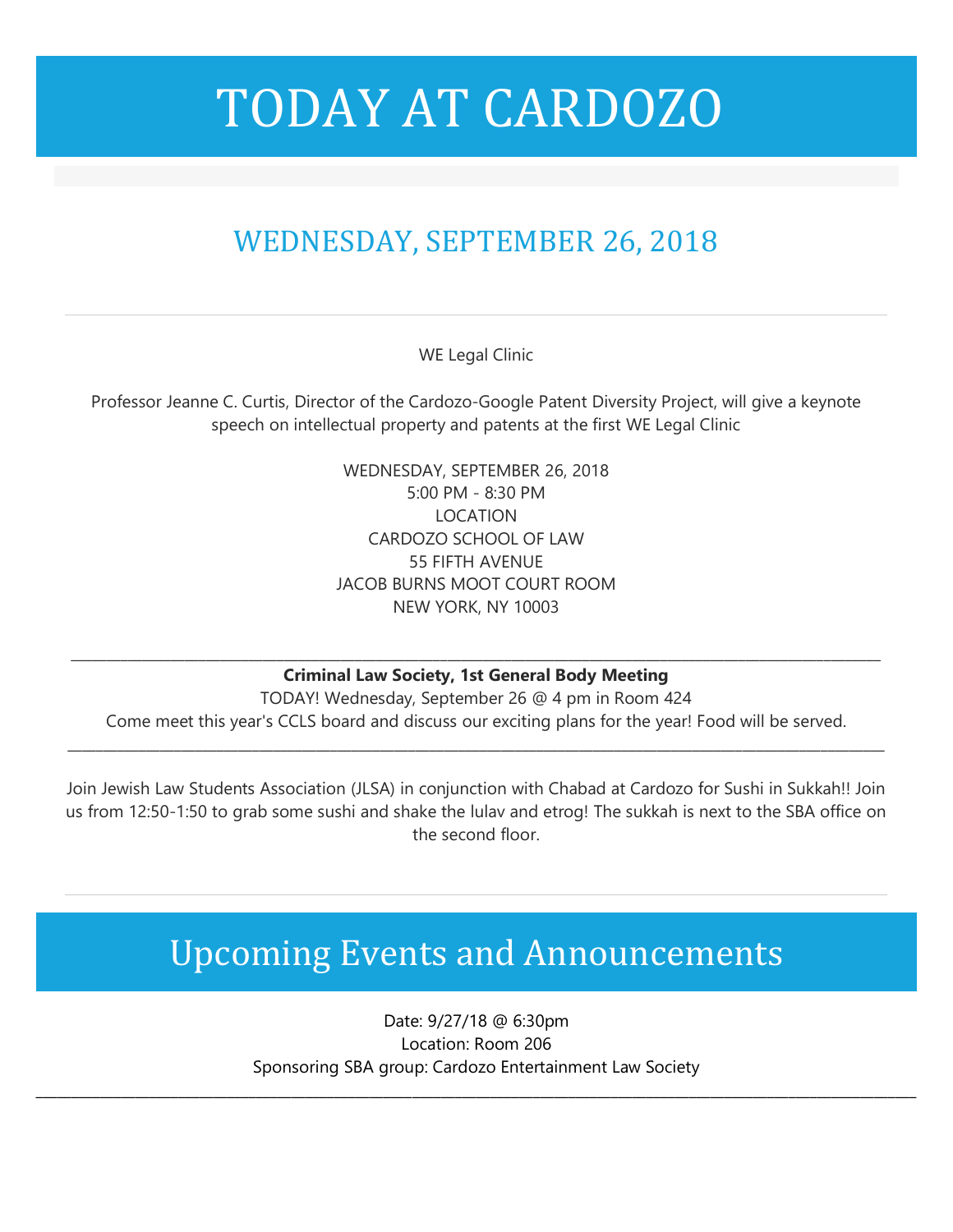The Latin American Law Student Association (LALSA) invites you to the 11th Annual NLLSA Moot Court Competition! We are looking for volunteers to participate as timekeepers during the competition. Not only this a great opportunity to listen to oral arguments as you prepare for your Legal Writing brief submission, but it is a fantastic networking opportunity!

> When: Thursday, October 4th (various times) Where: Cardozo Law School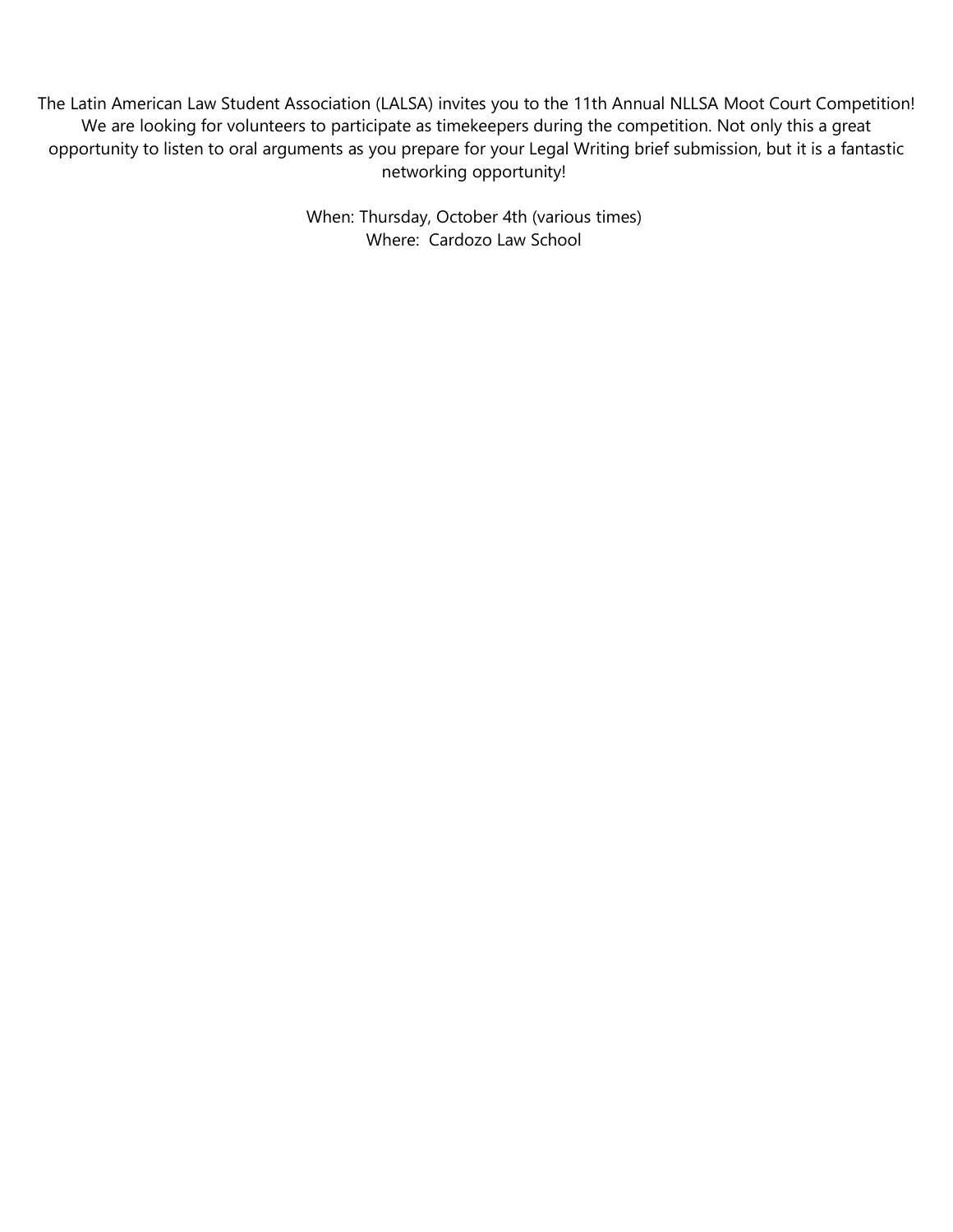# TODAY AT CARDOZO

### THURSDAY, SEPTEMBER 27, 2018

Cardozo School of Law, the New York Intellectual Property Law Association and the United States Patent and Trademark Office invite you to:

### China IP Road Show

Strategies for IP Protection in China: What New York Businesses Need to Know Thursday, September 27, 2018 9:00 a.m. to 4:45 p.m. Registration begins at 8:30 a.m.

> Jacob Burns Moot Court Room Cardozo School of Law 55 Fifth Avenue New York, NY

The U.S. Patent and Trademark Office's China Intellectual Property (IP) Road Show comes to New York City, with a one-day program bringing together experts from the U.S. government, academics, IP attorneys, and local businesspeople to share insights on China and IP issues that will benefit U.S. IP rights holders. This road show is one of a series of China IP Road Shows that the USPTO is doing all over the U.S.

Join us to hear from experts about protecting and enforcing your IP rights in China and the United States.

Topics to be covered include:

\* What you need to know about protecting your patents, copyrights, trademarks, and trade secrets in China

\* Creating and managing IP portfolios in China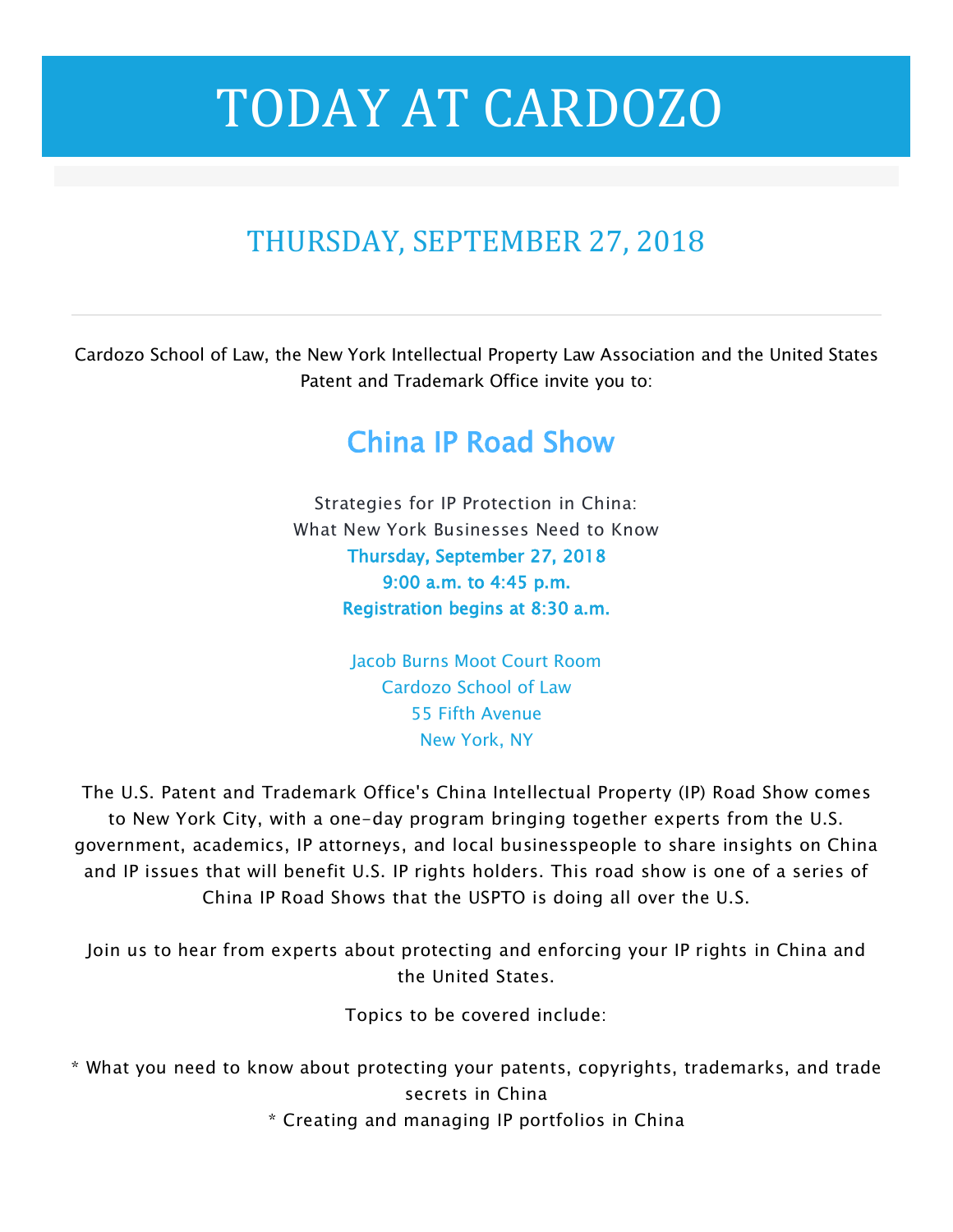### \* Enforcing IP rights in the United States \* Enforcing IP rights in China, including from an e-commerce perspective \* U.S. government resources for U.S. companies \* IP in China: the New York experience

\_\_\_\_\_\_\_\_\_\_\_\_\_\_\_\_\_\_\_\_\_\_\_\_\_\_\_\_\_\_\_\_\_\_\_\_\_\_\_\_\_\_\_\_\_\_\_\_\_\_\_\_\_\_\_\_\_\_\_\_\_\_\_\_\_\_\_\_\_\_\_\_\_\_\_\_\_\_\_\_\_\_\_\_\_\_\_\_\_\_\_\_

#### Date: 9/27/18 @ 6:30pm Location: Room 206 Sponsoring SBA group: Cardozo Entertainment Law Society

#### \_\_\_\_\_\_\_\_\_\_\_\_\_\_\_\_\_\_\_\_\_\_\_\_\_\_\_\_\_\_\_\_\_\_\_\_\_\_\_\_\_\_\_\_\_\_\_\_\_\_\_\_\_\_\_\_\_\_\_\_\_\_\_\_\_\_\_\_\_\_\_\_\_\_\_\_\_\_\_\_\_\_\_\_\_\_\_\_\_\_\_\_\_\_ The Floersheimer Center for Constitutional Democracy presents:

#### Streaming Video of Judge Brett Kavanaugh's Supreme Court Confirmation Hearing

On Thursday, September 27th, the Senate Judiciary Committee continues its confirmation hearing on Supreme Court nominee Brett Kavanaugh, who currently serves as a judge on the U.S. Court of Appeals for the District of Columbia Circuit. The Senate Judiciary Committee has also invited Dr. Christine Blasey Ford to testify regarding her sexual assault allegations against Judge Kavanaugh. President Trump has nominated Judge Kavanaugh to replace Justice Anthony Kennedy, who announced his retirement in June; if confirmed, Judge Kavanaugh would change the balance of the Supreme Court in a number of important areas of law.

The hearing will be streaming during 10am-1:30pm and 2:30pm-5pm on Thursday, September 27th, in the 3rd Floor Lounge. Students are welcome to come and go throughout the day.

### Upcoming Events and Announcements

The Latin American Law Student Association (LALSA) invites you to the 11th Annual NLLSA Moot Court Competition! We are looking for volunteers to participate as timekeepers during the competition. Not only this a great opportunity to listen to oral arguments as you prepare for your Legal Writing brief submission, but it is a fantastic networking opportunity! When: Thursday, October 4th (various times) Where: Cardozo Law School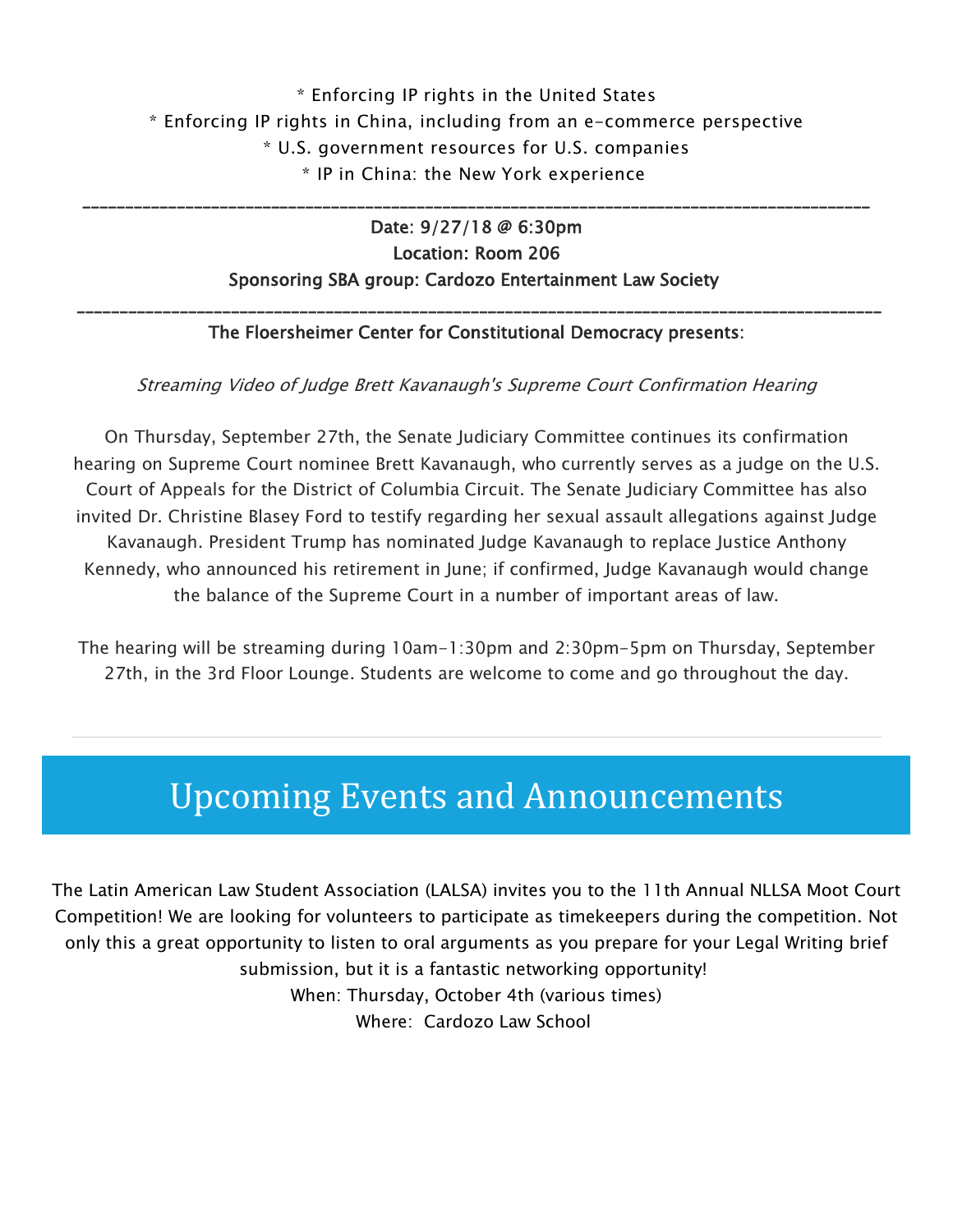# TODAY AT CARDOZO

### FRIDAY, SEPTEMBER 28, 2018

The Building closing time for today is 6:15pm. The Library will be closing at 6pm.

The Building closing time for Sunday, September 30th will be 6:15pm. The Library will be closing at 4pm.

The Building will be closed on Monday, October 1st- Tuesday, October 2nd and will reopen on Wednesday, October 3rd with normal hours.

\_\_\_\_\_\_\_\_\_\_\_\_\_\_\_\_\_\_\_\_\_\_\_\_\_\_\_\_\_\_\_\_\_\_\_\_\_\_\_\_\_\_\_\_\_\_\_\_\_\_\_\_\_\_\_\_\_\_\_\_\_\_\_\_\_\_\_\_\_\_\_\_

The Floersheimer Center for Constitutional Democracy presents:

#### **First Monday: Supreme Court Term Preview**

Come hear a panel of Cardozo professors discuss the Kavanaugh confirmation hearings, the upcoming Supreme Court Term, and the future of the Supreme Court. The professors will highlight some of the important cases on the Supreme Court's docket and Kavanaugh's potential effect on the Court's decisionmaking dynamics.

**Panelists** Kate Shaw, Professor of Law; Co-Director, Floersheimer Center for Constitutional **Democracy** Deborah Pearlstein, Professor of Law; Co-Director, Floersheimer Center for Constitutional **Democracy** Alex Reinert, Professor of Law; Director, Center for Rights and Justice Michael Pollack, Assistant Professor of Law

Date: Friday, September 28th Time: 12pm-1:15pm Location: Room 205 Food will be served.

**\_\_\_\_\_\_\_\_\_\_\_\_\_\_\_\_\_\_\_\_\_\_\_\_\_\_\_\_\_\_\_\_\_\_\_\_\_\_\_\_\_\_\_\_\_\_\_\_\_\_\_\_\_\_\_\_\_\_\_\_\_\_\_\_\_\_\_\_\_\_\_\_**

Join Chabad at Cardozo this Friday, September 28th for a Shabbat Dinner in the Sukkah with friends and delicious food.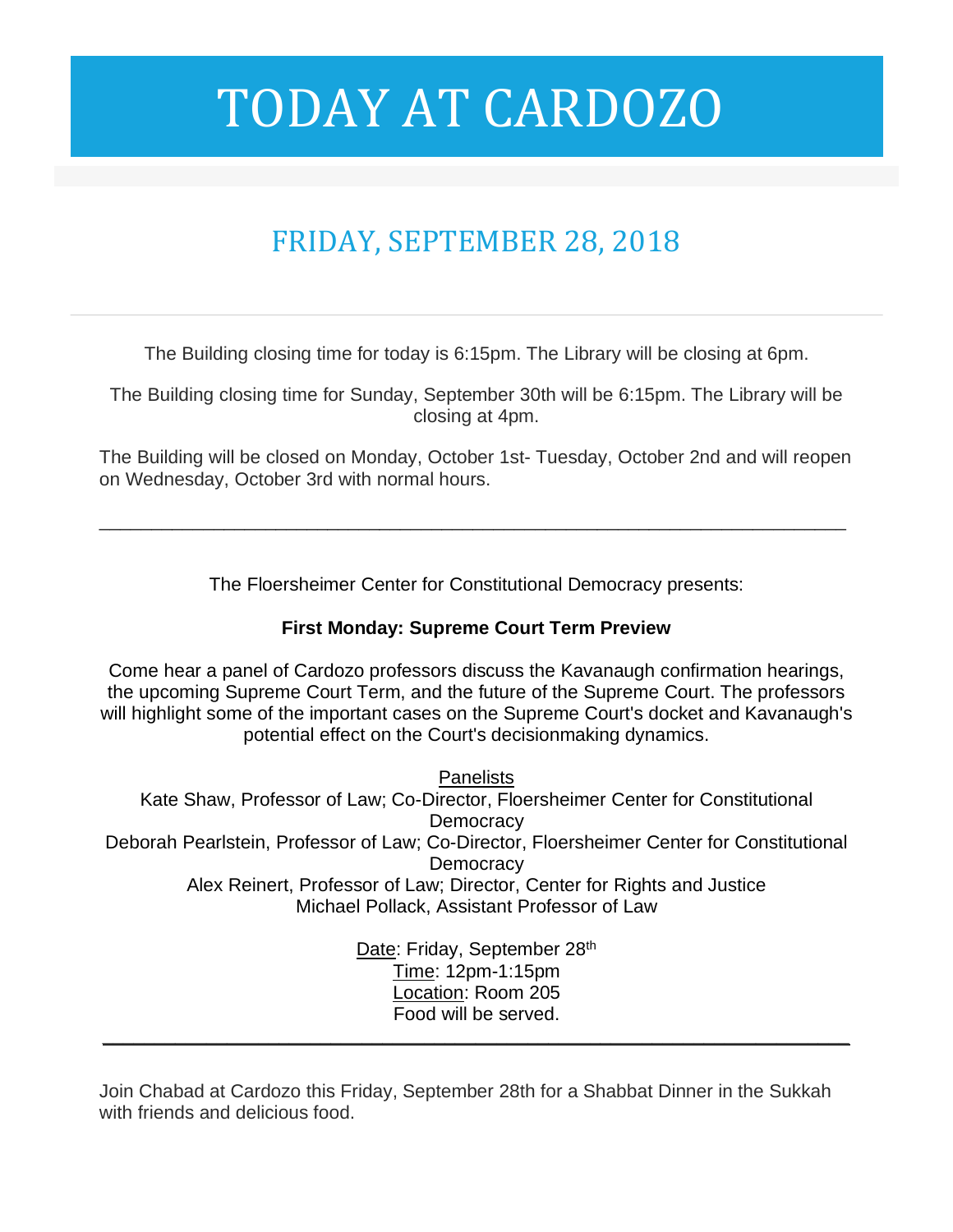Location: The Chelsea Shul- 236 West 23rd Street New York, NY 10011.

### Upcoming Events and Announcements

#### **Cross-Border Practice Society (CBPS), First General Body Meeting**

CBPS focuses on legal issues and career opportunities in the transactions of international trade and foreign investment.

Come meet our executive board and people who share the same interest with you; hear upcoming events; and learn how to get involved in our community.

Next Wednesday, Oct 3rd @ 12 pm, Room 211

Food will be served!

#### Join the South Asian Law Student Association (SALSA) for our first general body meeting on **October 3rd from 12-1pm in Room 206.**

We will discuss upcoming events, volunteering opportunities and e-board positions. Kosher Indian food will be served!

\_\_\_\_\_\_\_\_\_\_\_\_\_\_\_\_\_\_\_\_\_\_\_\_\_\_\_\_\_\_\_\_\_\_\_\_\_\_\_\_\_\_\_\_\_\_\_\_\_\_\_\_\_\_\_\_\_\_\_\_\_\_\_\_\_\_\_\_\_\_\_\_\_\_\_\_\_\_

#### **Title of Event:** New Advocate Training **Date**: 10/3 **Location**: TBA **Sponsoring SBA Group**: Suspension Representation Project (SRP) **Two dates I would like this email to be advertised**: 9/28 and 10/3 **Description**:

Do you want to develop your oral advocacy skills as a 1L? Are you interested in criminal or juvenile justice, access to education, or civil rights? Do you want to impress employers? Join us!

Suspension Representation Project (SRP) is an advocacy group that trains law students to represent NYC public school students in suspension hearings. You and a co-advocate will interview clients, conduct cross-examinations, and provide children and their families valuable assistance and support.

All new advocates *must* attend a training to become eligible to take a case. Cardozo Law's SRP training is this upcoming

**Wednesday, October 3rd, at 5:30 p.m. in the third-floor lounge.** There will be pizza for everyone and we're looking forward to getting to know you all and help you to become amazing advocates! Remember that

**you must attend a training to take a case**.

**You may also attend the following training to fulfill that requirement:**